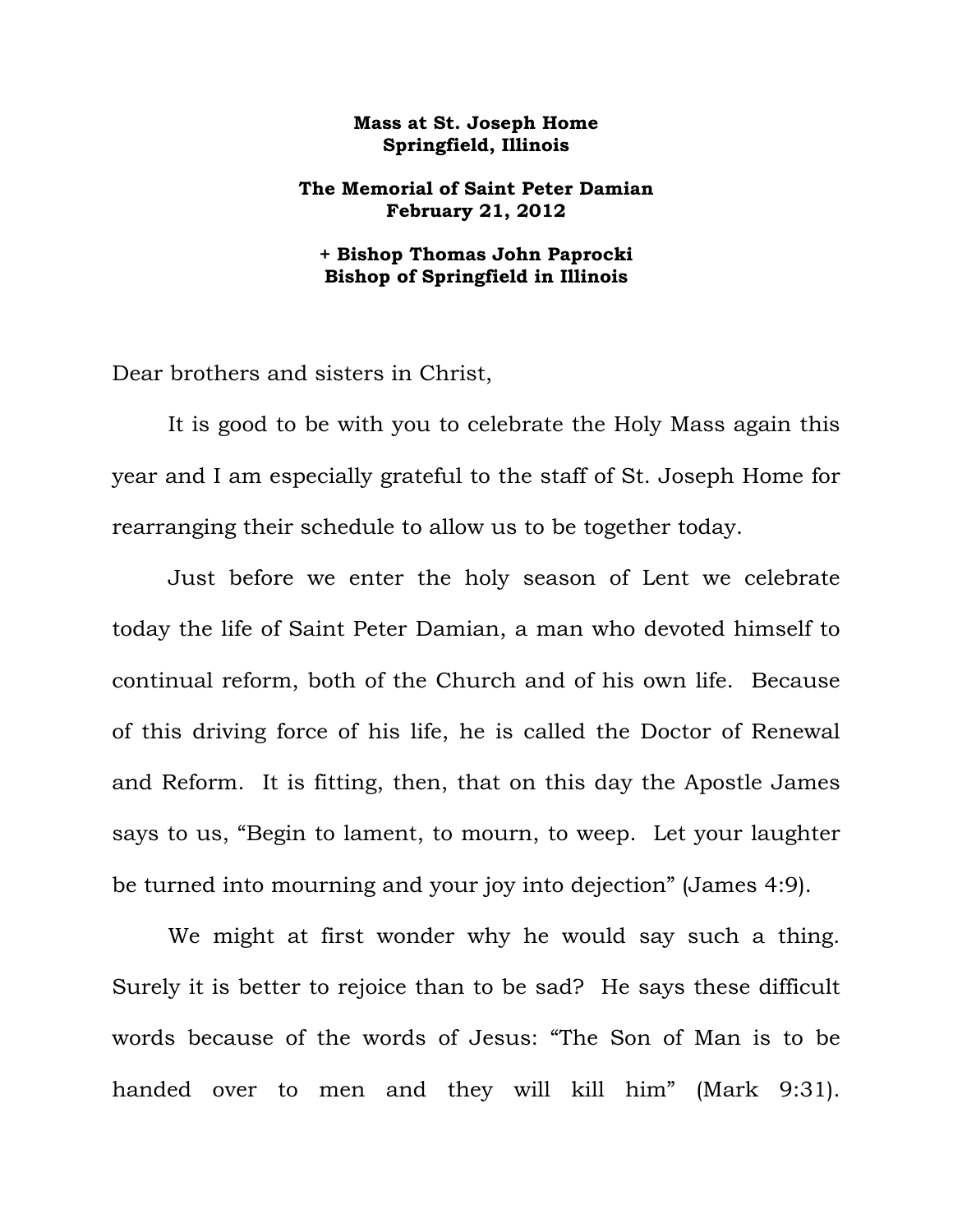Throughout the forty days of Lent we keep the Passion and Death of the Lord ever before us.

 We strive to keep our eyes fixed on the Cross because doing so brings about an awareness of our sins and produces within us a sincere sorrow for our sins which leads us to beg his mercy and forgiveness, which the Lord is always ready to bestow upon us. For this reason Saint James says, "Humble yourselves before the Lord and he will exalt you" (James 4:10). As it was with Christ Jesus, so it is with us: first the cross, and then the glory of the Resurrection.

 Through our Lenten penances and through an increase of prayer, fasting, alms-giving in our daily lives, we will seek to be conformed ever more closely to Christ crucified so as to share more fully in the glory and joy of his Resurrection. It was this desire that motivated the life of Saint Peter Damian.

 In his sermon on the exaltation of the Holy Cross, Saint Peter Damian said,

…the cross is the death of vices, and both the fount and the life of all virtues. The cross is a footpath for those just beginning, a highway for those running, and a secure resting place for those who arrive. The cross is a gratuity for new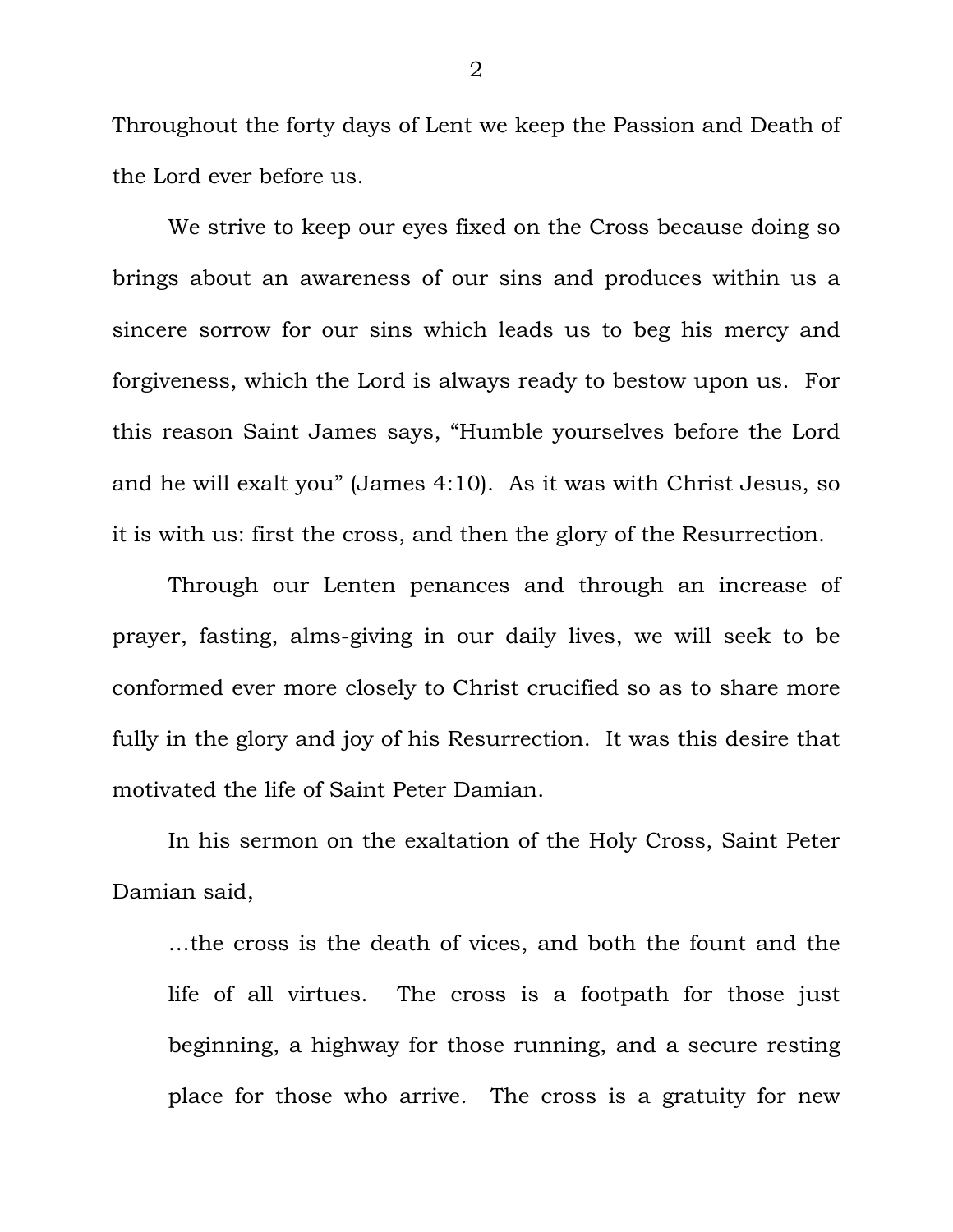recruits, a castle for the knights, and a pension for the veterans. The cross is the strength of those who fight on bravely, a place of recovery for those who are staggering, and a crown for the victorious. The cross inflicts but a momentary death and then provides the compensation of eternal life. The cross deprives us of earthly things that it may enrich us with the heavenly, teaches us to hunger that we might be satisfied, instructs us in humility that it might exalt us, and bids patience that it might then crown us. The cross is the rule for those who live in Christ, the distinct standard of righteousness, and the discipline for all honest customs. The cross terrifies the devil, putting him to flight, that it may then invite the angels to approach us. It restrains our fantasies of our imagination and introduces the Holy Spirit into our chaste and pure breasts. At length, the cross refreshes the weary, invigorates the infirmed, and comforts those afflicted with the irresolution of a desperate mind.1

In the Cross of our Lord Jesus Christ lies the hope of us all, regardless of our progress in the spiritual life. Each of us is, as Saint Peter Damian teaches us, in need of constant renewal and